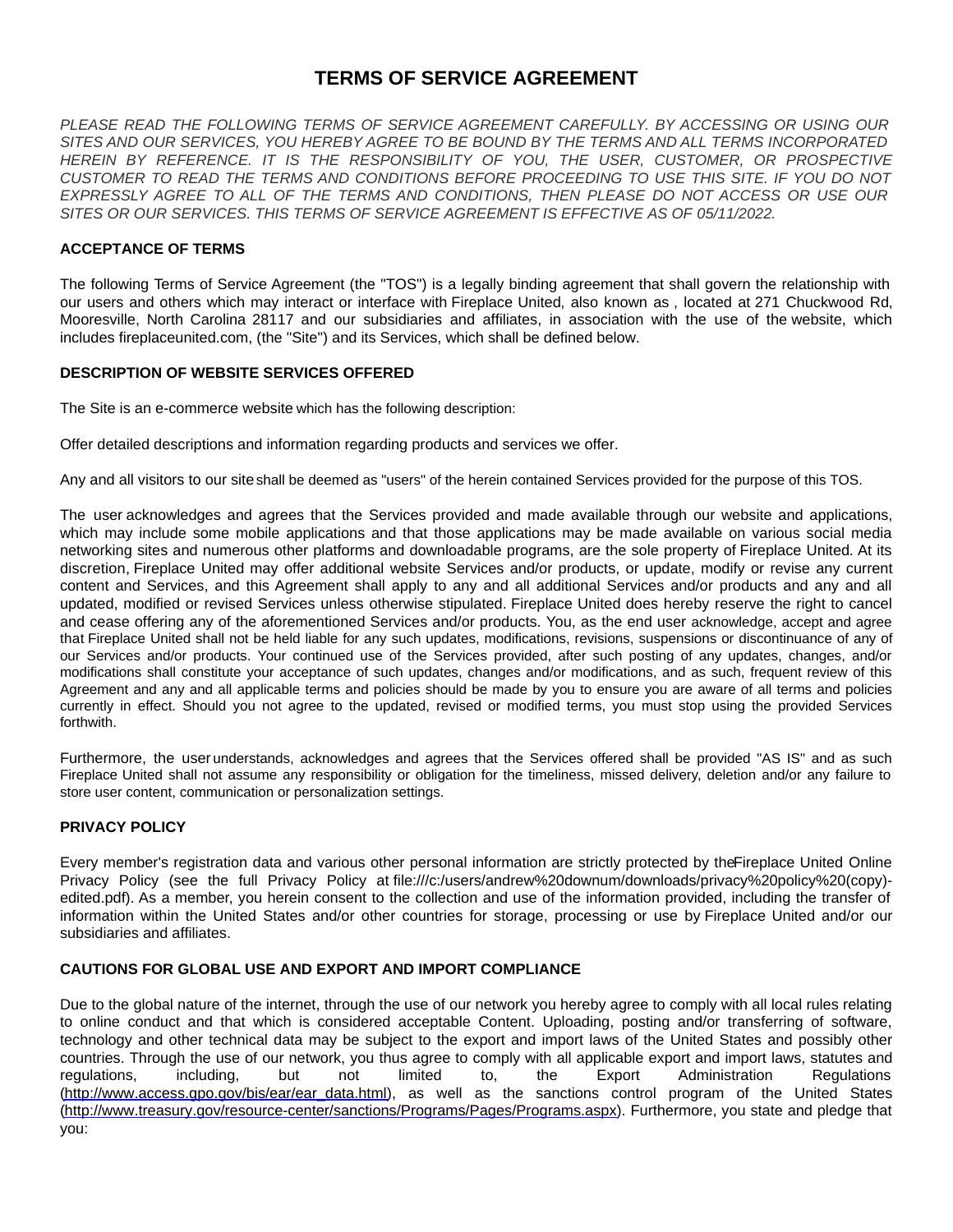- a) are not on the list of prohibited individuals which may be identified on any government export exclusion report (<http://www.bis.doc.gov/complianceandenforcement/liststocheck.htm>) nor a member of any other government which may be part of an export-prohibited country identified in applicable export and import laws and regulations;
- b) agree not to transfer any software, technology or any other technical data through the use of our network Services to any export-prohibited country;
- c) agree not to use our website network Services for any military, nuclear, missile, chemical or biological weaponry end uses that would be a violation of the U.S. export laws; and
- d) agree not to post, transfer nor upload any software, technology or any other technical data which would be in violation of the U.S. or other applicable export and/or import laws.

# **CONTENT PLACED OR MADE AVAILABLE FOR COMPANY SERVICES**

Fireplace United shall not lay claim to ownership of any content submitted by any visitoror user, nor make such content available for inclusion on our website Services. Therefore, you hereby grant and allow for Fireplace United the below listed worldwide, royalty-free and non-exclusive licenses, as applicable:

- a) The content submitted or made available for inclusion on the publicly accessible areas of Fireplace United's sites, the license provided to permit to use, distribute, reproduce, modify, adapt, publicly perform and/or publicly display said Content on our network Services is for the sole purpose of providing and promoting the specific area to which this content was placed and/or made available for viewing. This license shall be available so long as you are a member of Fireplace United's sites, and shall terminate at such time when you elect to discontinue your membership.
- b) Photos, audio, video and/or graphics submitted or made available for inclusion on the publicly accessible areas of Fireplace United's sites, the license provided to permit to use, distribute, reproduce, modify, adapt, publicly perform and/or publicly display said Content on our network Services are for the sole purpose of providing and promoting the specific area in which this content was placed and/or made available for viewing. This license shall be available so long as you are a member of Fireplace United's sites and shall terminate at such time when you elect to discontinue your membership.
- c) For any other content submitted or made available for inclusion on the publicly accessible areas of Fireplace United's sites, the continuous, binding and completely sub-licensable license which is meant to permit to use, distribute, reproduce, modify, adapt, publish, translate, publicly perform and/or publicly display said content, whether in whole or in part, and the incorporation of any such Content into other works in any arrangement or medium current used or later developed.

Those areas which may be deemed "publicly accessible" areas of Fireplace United's sites are those such areas of our network properties which are meant to be available to the general public, and which would include message boards and groups that are openly available to users.

# **CONTRIBUTIONS TO COMPANY WEBSITE**

Fireplace United provides an area for our users to contribute feedback to our website. When you submit ideas, documents, suggestions and/or proposals ("Contributions") to our site, you acknowledge and agree that:

- a) your contributions do not contain any type of confidential or proprietary information;
- b) shall not be liable or under any obligation to ensure or maintain confidentiality, expressed or implied, related to any Contributions;
- c) shall be entitled to make use of and/or disclose any such Contributions in any such manner as they may see fit;
- d) the contributor's Contributions shall automatically become the sole property of ; and
- e) is under no obligation to either compensate or provide any form of reimbursement in any manner or nature.

### **INDEMNITY**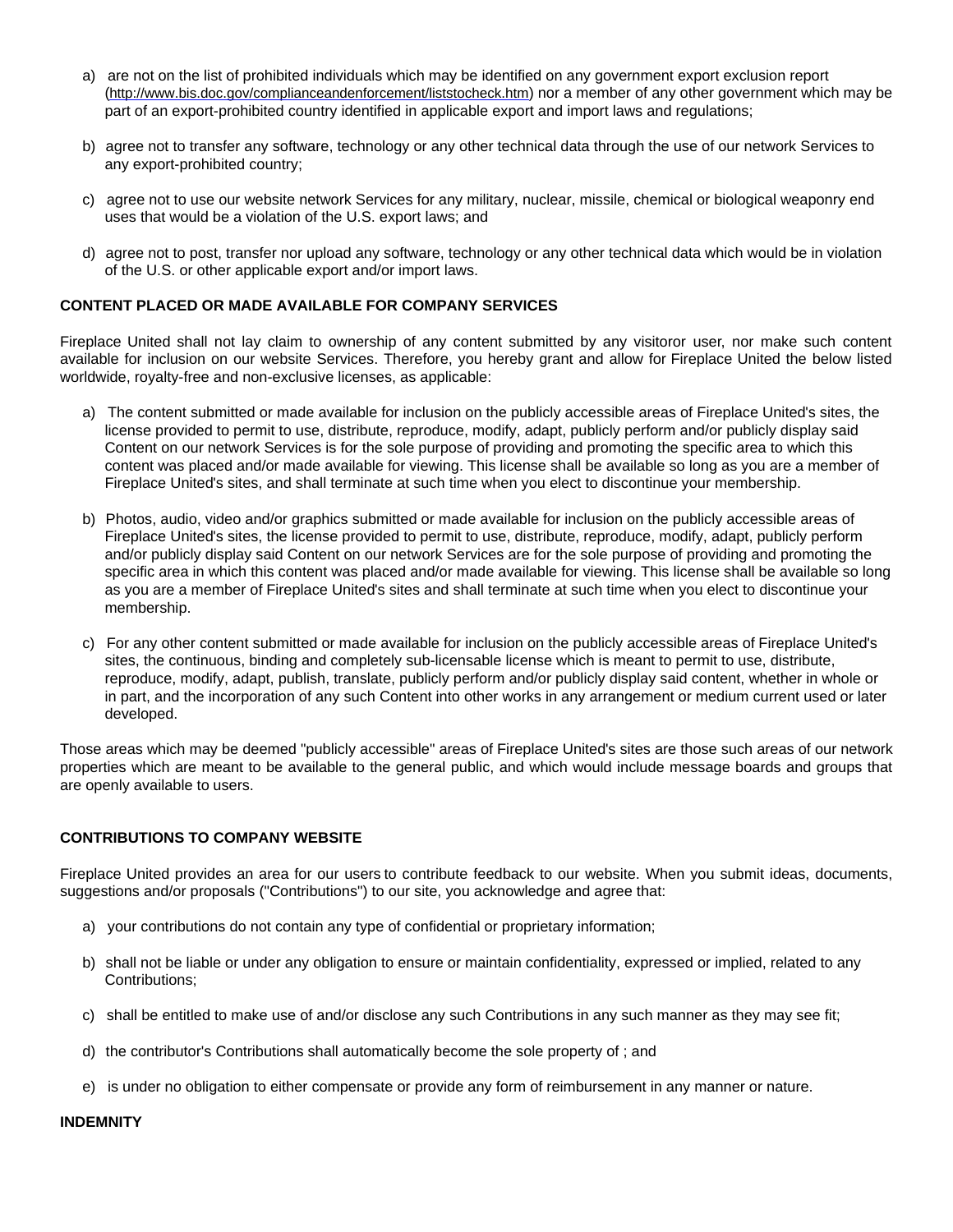All users herein agree to insure and hold Fireplace United, our subsidiaries, affiliates, agents, employees, officers, partners and/or licensors blameless or not liable for any claim or demand, which may include, but is not limited to, reasonable attorney fees made by any third party which may arise from any content a user of our site may submit, post, modify, transmit or otherwise make available through our Services, the use of Services or your connection with these Services, your violations of the Terms of Service and/or your violation of any such rights of another person.

### **COMMERCIAL REUSE OF SERVICES**

The user herein agrees not to replicate, duplicate, copy, trade, sell, resell nor exploit for any commercial reason any part, use of, or access to 's sites.

# **MODIFICATIONS**

Fireplace United shall reserve the right at any time it may deem fit, to modify, alter and or discontinue, whether temporarily or permanently, our service, or any part thereof, with or without prior notice. In addition, we shall not be held liable to you or to any third party for any such alteration, modification, suspension and/or discontinuance of our Services, or any part thereof.

### **ADVERTISERS**

Any correspondence or business dealings with, or the participation in any promotions of, advertisers located on or through our Services, which may include the payment and/or delivery of such related goods and/or Services, and any such other term, condition, warranty and/or representation associated with such dealings, are and shall be solely between you and any such advertiser. Moreover, you herein agree that Fireplace United shall not be held responsible or liable for any loss or damage of any nature or manner incurred as a direct result of any such dealings or as a result of the presence of such advertisers on our website.

### **LINKS**

Either Fireplace United or any third parties may provide links to other websites and/or resources. Thus, you acknowledge and agree that we are not responsible for the availability of any such external sites or resources, and as such, we do not endorse nor are we responsible or liable for any content, products, advertising or any other materials, on or available from such third party sites or resources. Furthermore, you acknowledge and agree that Fireplace United shall not be responsible or liable, directly or indirectly, for any such damage or loss which may be a result of, caused or allegedly to be caused by or in connection with the use of or the reliance on any such content, goods or Services made available on or through any such site or resource.

### **PROPRIETARY RIGHTS**

You do hereby acknowledge and agree that Fireplace United's Services and any essential software that may be used in connection with our Services ("Software") shall contain proprietary and confidential material that is protected by applicable intellectual property rights and other laws. Furthermore, you herein acknowledge and agree that any Content which may be contained in any advertisements or information presented by and through our Services or by advertisers is protected by copyrights, trademarks, patents or other proprietary rights and laws. Therefore, except for that which is expressly permitted by applicable law or as authorized by Fireplace United or such applicable licensor, you agree not to alter, modify, lease, rent, loan, sell, distribute, transmit, broadcast, publicly perform and/or created any plagiaristic works which are based on Fireplace United Services (e.g. Content or Software), in whole or part.

Fireplace United herein has granted you personal, non-transferable and non-exclusive rights and/or license to make use of the object code or our Software on a single computer, as long as you do not, and shall not, allow any third party to duplicate, alter, modify, create or plagiarize work from, reverse engineer, reverse assemble or otherwise make an attempt to locate or discern any source code, sell, assign, sublicense, grant a security interest in and/or otherwise transfer any such right in the Software. Furthermore, you do herein agree not to alter or change the Software in any manner, nature or form, and as such, not to use any modified versions of the Software, including and without limitation, for the purpose of obtaining unauthorized access to our Services. Lastly, you also agree not to access or attempt to access our Services through any means other than through the interface which is provided by Fireplace United for use in accessing our Services.

# **WARRANTY DISCLAIMERS**

YOU HEREIN EXPRESSLY ACKNOWLEDGE AND AGREE THAT:

a) THE USE OF FIREPLACE UNITED SERVICES AND SOFTWARE ARE AT THE SOLE RISK BY YOU. OUR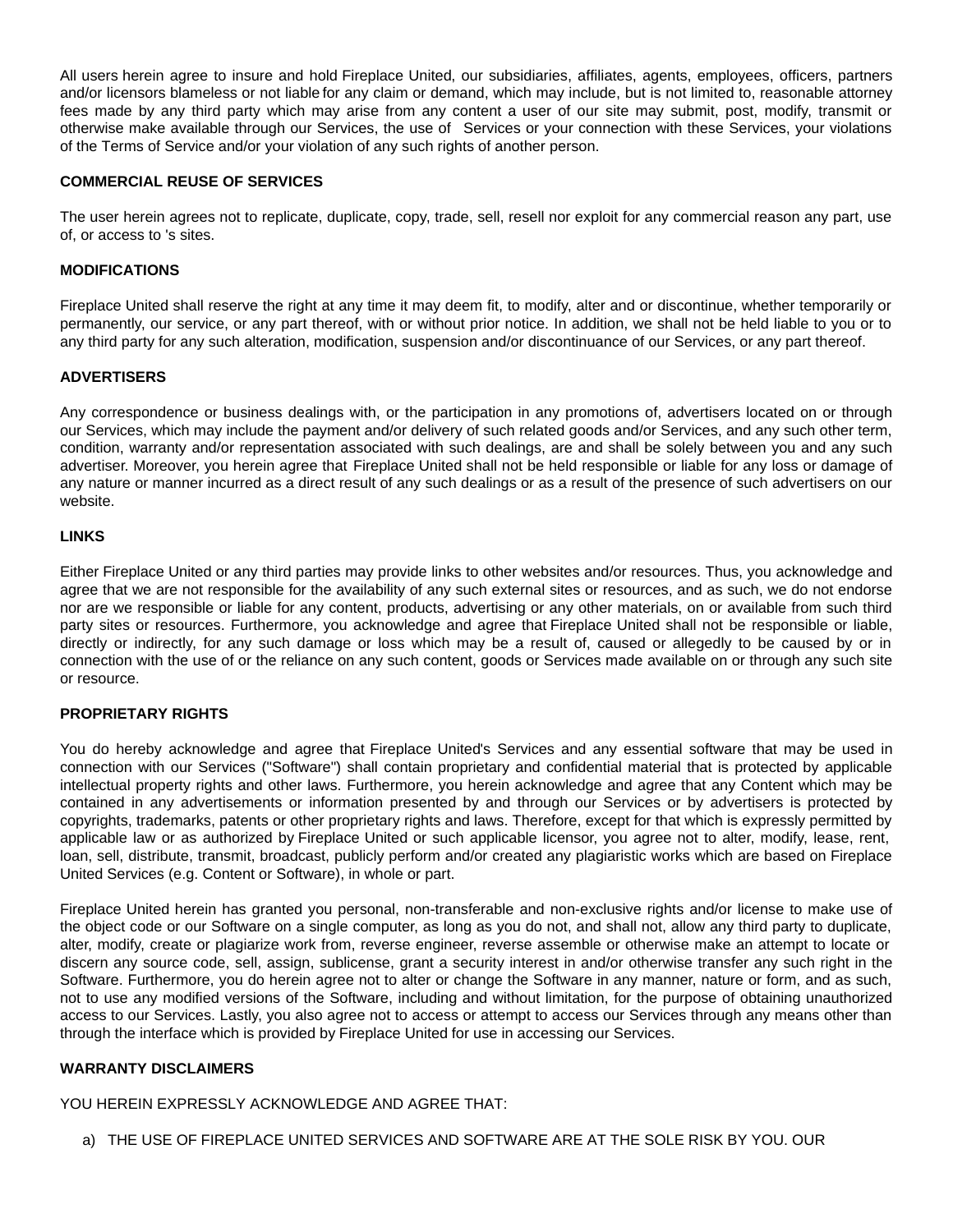SERVICES AND SOFTWARE SHALL BE PROVIDED ON AN "AS IS" AND/OR "AS AVAILABLE" BASIS. FIREPLACE UNITED AND OUR SUBSIDIARIES, AFFILIATES, OFFICERS, EMPLOYEES, AGENTS, PARTNERS AND LICENSORS EXPRESSLY DISCLAIM ANY AND ALL WARRANTIES OF ANY KIND WHETHER EXPRESSED OR IMPLIED, INCLUDING, BUT NOT LIMITED TO ANY IMPLIED WARRANTIES OF TITLE, MERCHANTABILITY, FITNESS FOR A PARTICULAR PURPOSE AND NON-INFRINGEMENT.

- b) FIREPLACE UNITED AND OUR SUBSIDIARIES, OFFICERS, EMPLOYEES, AGENTS, PARTNERS AND LICENSORS MAKE NO SUCH WARRANTIES THAT (i) FIREPLACE UNITED SERVICES OR SOFTWARE WILL MEET YOUR REQUIREMENTS; (ii) FIREPLACE UNITED SERVICES OR SOFTWARE SHALL BE UNINTERRUPTED, TIMELY, SECURE OR ERROR-FREE; (iii) THAT SUCH RESULTS WHICH MAY BE OBTAINED FROM THE USE OF THE FIREPLACE UNITED SERVICES OR SOFTWARE WILL BE ACCURATE OR RELIABLE; (iv) QUALITY OF ANY PRODUCTS, SERVICES, ANY INFORMATION OR OTHER MATERIAL WHICH MAY BE PURCHASED OR OBTAINED BY YOU THROUGH OUR SERVICES OR SOFTWARE WILL MEET YOUR EXPECTATIONS; AND (v) THAT ANY SUCH ERRORS CONTAINED IN THE SOFTWARE SHALL BE CORRECTED.
- c) ANY INFORMATION OR MATERIAL DOWNLOADED OR OTHERWISE OBTAINED BY WAY OF FIREPLACE UNITED SERVICES OR SOFTWARE SHALL BE ACCESSED BY YOUR SOLE DISCRETION AND SOLE RISK, AND AS SUCH YOU SHALL BE SOLELY RESPONSIBLE FOR AND HEREBY WAIVE ANY AND ALL CLAIMS AND CAUSES OF ACTION WITH RESPECT TO ANY DAMAGE TO YOUR COMPUTER AND/OR INTERNET ACCESS, DOWNLOADING AND/OR DISPLAYING, OR FOR ANY LOSS OF DATA THAT COULD RESULT FROM THE DOWNLOAD OF ANY SUCH INFORMATION OR MATERIAL.
- d) NO ADVICE AND/OR INFORMATION, DESPITE WHETHER WRITTEN OR ORAL, THAT MAY BE OBTAINED BY YOU FROM FIREPLACE UNITED OR BY WAY OF OR FROM OUR SERVICES OR SOFTWARE SHALL CREATE ANY WARRANTY NOT EXPRESSLY STATED IN THE TOS.
- e) A SMALL PERCENTAGE OF SOME USERS MAY EXPERIENCE SOME DEGREE OF EPILEPTIC SEIZURE WHEN EXPOSED TO CERTAIN LIGHT PATTERNS OR BACKGROUNDS THAT MAY BE CONTAINED ON A COMPUTER SCREEN OR WHILE USING OUR SERVICES. CERTAIN CONDITIONS MAY INDUCE A PREVIOUSLY UNKNOWN CONDITION OR UNDETECTED EPILEPTIC SYMPTOM IN USERS WHO HAVE SHOWN NO HISTORY OF ANY PRIOR SEIZURE OR EPILEPSY. SHOULD YOU, ANYONE YOU KNOW OR ANYONE IN YOUR FAMILY HAVE AN EPILEPTIC CONDITION, PLEASE CONSULT A PHYSICIAN IF YOU EXPERIENCE ANY OF THE FOLLOWING SYMPTOMS WHILE USING OUR SERVICES: DIZZINESS, ALTERED VISION, EYE OR MUSCLE TWITCHES, LOSS OF AWARENESS, DISORIENTATION, ANY INVOLUNTARY MOVEMENT, OR CONVULSIONS.

# **LIMITATION OF LIABILITY**

YOU EXPLICITLY ACKNOWLEDGE, UNDERSTAND AND AGREE THAT FIREPLACE UNITED AND OUR SUBSIDIARIES, AFFILIATES, OFFICERS, EMPLOYEES, AGENTS, PARTNERS AND LICENSORS SHALL NOT BE LIABLE TO YOU FOR ANY PUNITIVE, INDIRECT, INCIDENTAL, SPECIAL, CONSEQUENTIAL OR EXEMPLARY DAMAGES, INCLUDING, BUT NOT LIMITED TO, DAMAGES WHICH MAY BE RELATED TO THE LOSS OF ANY PROFITS, GOODWILL, USE, DATA AND/OR OTHER INTANGIBLE LOSSES, EVEN THOUGH WE MAY HAVE BEEN ADVISED OF SUCH POSSIBILITY THAT SAID DAMAGES MAY OCCUR, AND RESULT FROM:

- a) THE USE OR INABILITY TO USE OUR SERVICE;
- b) THE COST OF PROCURING SUBSTITUTE GOODS AND SERVICES;
- c) UNAUTHORIZED ACCESS TO OR THE ALTERATION OF YOUR TRANSMISSIONS AND/OR DATA;
- d) STATEMENTS OR CONDUCT OF ANY SUCH THIRD PARTY ON OUR SERVICE;
- e) AND ANY OTHER MATTER WHICH MAY BE RELATED TO OUR SERVICE.

# **RELEASE**

In the event you have a dispute, you agree to release Fireplace United (and its officers, directors, employees, agents, parent subsidiaries, affiliates, co-branders, partners and any other third parties) from claims, demands and damages (actual and consequential) of every kind and nature, known and unknown, suspected or unsuspected, disclosed and undisclosed, arising out of or in any way connected to such dispute.

### **SPECIAL ADMONITION RELATED TO FINANCIAL MATTERS**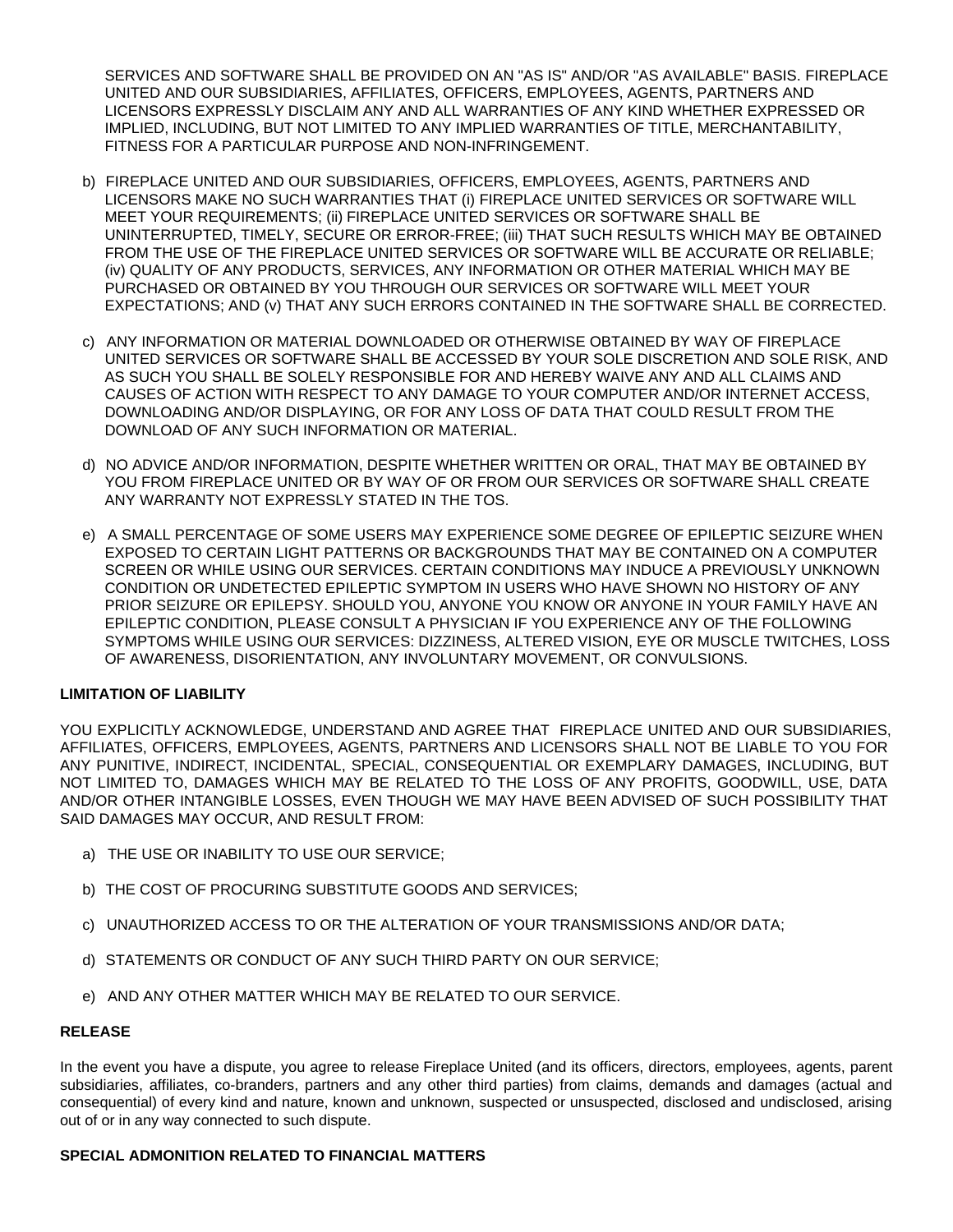Should you intend to create or to join any service, receive or request any such news, messages, alerts or other information from our Services concerning companies, stock quotes, investments or securities, please review the above Sections Warranty Disclaimers and Limitations of Liability again. In addition, for this particular type of information, the phrase "Let the investor beware" is appropriate. Fireplace United's content is provided primarily for informational purposes, and no content that shall be provided or included in our Services is intended for trading or investing purposes. Fireplace United and our licensors shall not be responsible or liable for the accuracy, usefulness or availability of any information transmitted and/or made available by way of our Services, and shall not be responsible or liable for any trading and/or investment decisions based on any such information.

### **EXCLUSION AND LIMITATIONS**

THERE ARE SOME JURISDICTIONS WHICH DO NOT ALLOW THE EXCLUSION OF CERTAIN WARRANTIES OR THE LIMITATION OF EXCLUSION OF LIABILITY FOR INCIDENTAL OR CONSEQUENTIAL DAMAGES. THEREFORE, SOME OF THE ABOVE LIMITATIONS OF SECTIONS WARRANTY DISCLAIMERS AND LIMITATION OF LIABILITY MAY NOT APPLY TO YOU.

### **THIRD PARTY BENEFICIARIES**

You herein acknowledge, understand and agree, unless otherwise expressly provided in this TOS, that there shall be no thirdparty beneficiaries to this agreement.

### **NOTICE**

Fireplace United may furnish you with notices, including those with regards to any changes to the TOS, including but not limited to email, regular mail, MMS or SMS, text messaging, postings on our website Services, or other reasonable means currently known or any which may be herein after developed. Any such notices may not be received if you violate any aspects of the TOS by accessing our Services in an unauthorized manner. Your acceptance of this TOS constitutes your agreement that you are deemed to have received any and all notices that would have been delivered had you accessed our Services in an authorized manner.

### **TRADEMARK INFORMATION**

You herein acknowledge, understand and agree that all of the Fireplace United trademarks, copyright, trade name, service marks, and other Fireplace United logos and any brand features, and/or product and service names are trademarks and as such, are and shall remain the property of Fireplace United. You herein agree not to display and/or use in any manner the Fireplace United logo or marks without obtaining Fireplace United's prior written consent.

### **COPYRIGHT OR INTELLECTUAL PROPERTY INFRINGEMENT CLAIMS NOTICE & PROCEDURES**

Fireplace United will always respect the intellectual property of others, and we ask that all of our users do the same. With regards to appropriate circumstances and at its sole discretion, Fireplace United may disable and/or terminate the accounts of any user who violates our TOS and/or infringes the rights of others. If you feel that your work has been duplicated in such a way that would constitute copyright infringement, or if you believe your intellectual property rights have been otherwise violated, you should provide to us the following information:

- a) The electronic or the physical signature of the individual that is authorized on behalf of the owner of the copyright or other intellectual property interest;
- b) A description of the copyrighted work or other intellectual property that you believe has been infringed upon;
- c) A description of the location of the site which you allege has been infringing upon your work;
- d) Your physical address, telephone number, and email address;
- e) A statement, in which you state that the alleged and disputed use of your work is not authorized by the copyright owner, its agents or the law;
- f) And finally, a statement, made under penalty of perjury, that the aforementioned information in your notice is truthful and accurate, and that you are the copyright or intellectual property owner, representative or agent authorized to act on